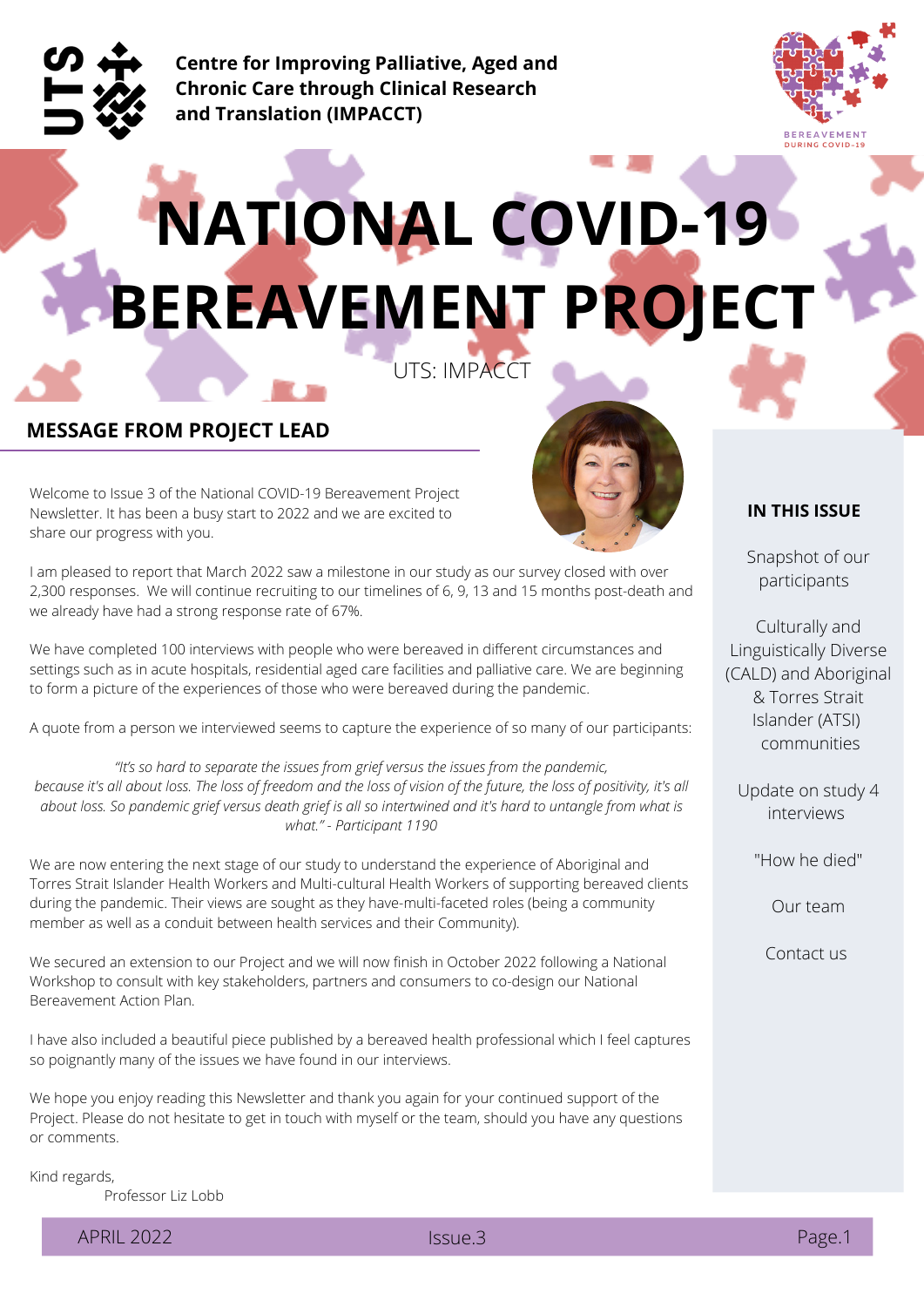

At the close of 2021, over 1300 people had completed our survey. Our second Facebook campaign attracted a further 691 people. The success of the 2021 and 2022 campaign has resulted in over 2300 surveys to date, exceeding our target of 2000 bereaved Australians. Thank you to those who participated, and those who helped us reach this target.

#### Of 1254 surveys analysed to date:

The average age was 57 years, with a range of 19 to 90 years of age

The majority were female and lived in Major Cities (66%) or Inner or Outer Regional Australia (33%)

The average time since the death and survey completion was 9 months

Almost half experienced the death of a parent, with cancer or chronic health conditions being the main cause of death

The major impact of public health restrictions on the death were restrictions on funerals; reduced contact with family and friends; and being unable to visit or be present at time of death

The majority of people sought support from family and friends during their grief

"Covid impacted on me personally as one in a series of significant events. The drought followed by the fires was bad enough. We thought. Then came Covid lockdown and during that my husband became ill and died suddenly. All my family lives interstate or at significant distance and lockdown prevented them travelling to me for many months. I grieved alone through winter. The internet was my life-line. Literally. And COVID- 19 has not gone away. I live in fear of another long lockdown without support. It haunts me." Participant 148

"Amongst all the lockdowns it was very isolating at times. Too much time to ruminate on things and not enough contact or opportunity to talk face to face with people. I missed the physical contact, hugs of support from family and friends." Participant 721

"Not being present prior to death to say goodbye, not being at the funeral, had made it very difficult for me to accept the loss." Participant 2114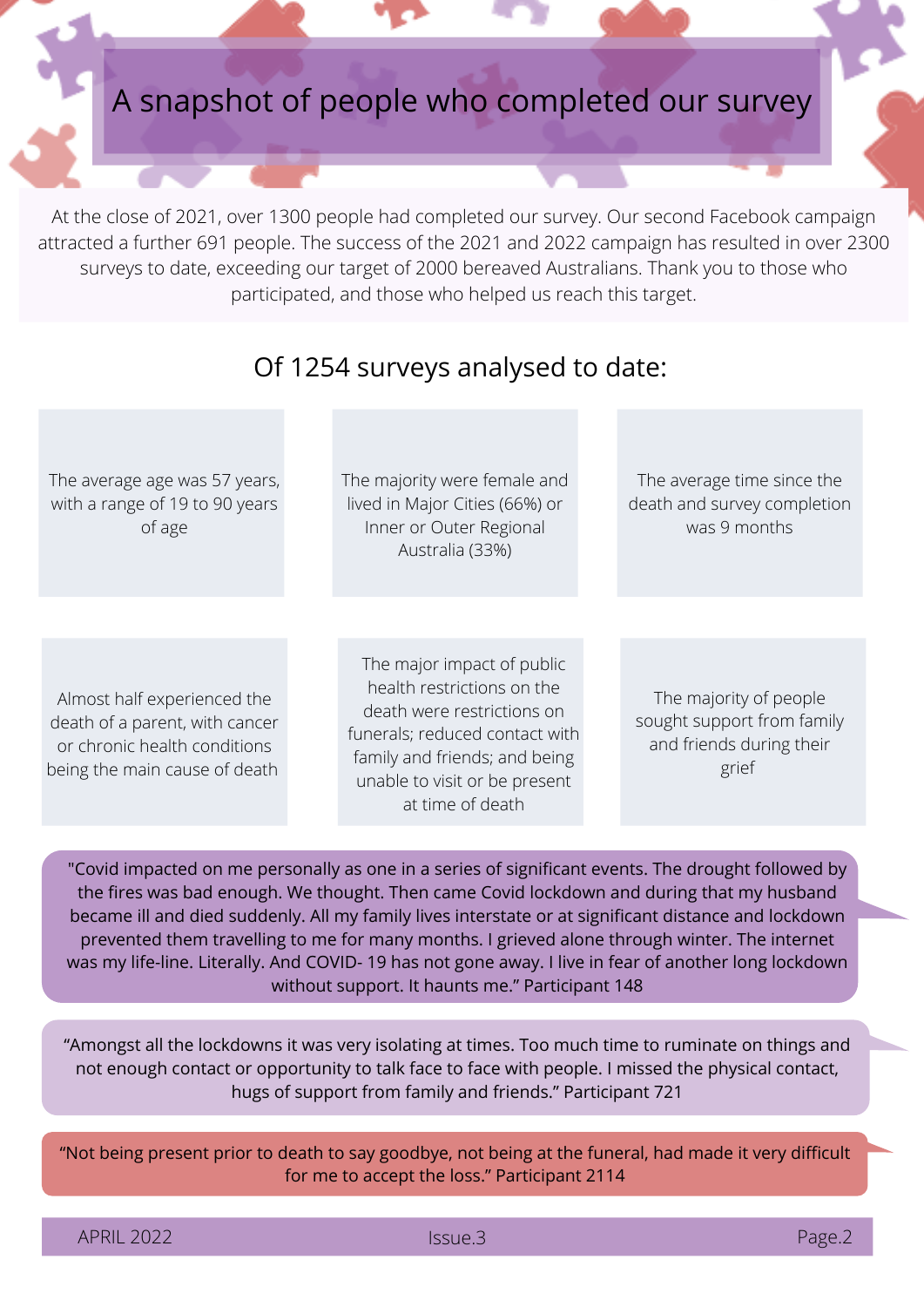## Support needs of Culturally and Linguistically Diverse and Aboriginal & Torres Strait Islander communities

What are the bereavement support needs of people who identify as Aboriginal & Torres Strait Islander; or from Culturally and Linguistically Diverse communities?

#### **The impact of COVID-19 on Aboriginal & Torres Strait Islander Communities (Follent et. al., 2021)**

The COVID-19 pandemic presents a public health risk for Aboriginal & Torres Strait Islander peoples and communities. If death occurs inter-state, travel may be restricted and Aboriginal people may miss out on cultural connections, community events, and visiting extended family.

Indirect impacts of COVID:

- Community supporting the community: Aboriginal community controlled health services are implementing culturally appropriate resources
- "Our mob aren't able to connect for sorry business and funerals, marriages and births. The provision of our health care, along with the provision of our social and emotional wellbeing, has changed. And connectivity is the main ingredient for our mob to stay healthy. This is the biggest barrier."



#### **The impact of COVID-19 on Culturally and Linguistically Diverse communities (Voola, 2021)**

The experience of Culturally and Linguistically Diverse people during the pandemic may be unique from other Australians. Many have come from conflict in their own country of origin and are experiencing distress about what is happening with the COVID-19 pandemic in their homeland. Western Sydney MRC conducted a survey of community members in South West Sydney during the Delta outbreak (July 2021).

- 25% said they had no choice but to travel due to health reasons (i.e. regular health or doctor's appointments)
- 24% expressed a desire to get health communication for the community from local community organisations, 23% wanted this information from their GP
- Over half (53%) felt that communication would be delivered better in a one on one with Western Sydney MRC

Follent, D., Paulson, C., Orcher, P., O'Neill, B., Lee, D., Briscoe, K., & Dimopoulos‐Bick, T. L. (2021). The indirect impacts of COVID‐19 on Aboriginal communities across New South Wales. The Medical Journal of Australia, 214(5), 199.

Voola, A. P. (2021). Pulse of South West Sydney CALD communities: Amplifying voices during COVID-19. Research Report, Western Sydney Migrant Resource Centre, Liverpool, NSW, Australia.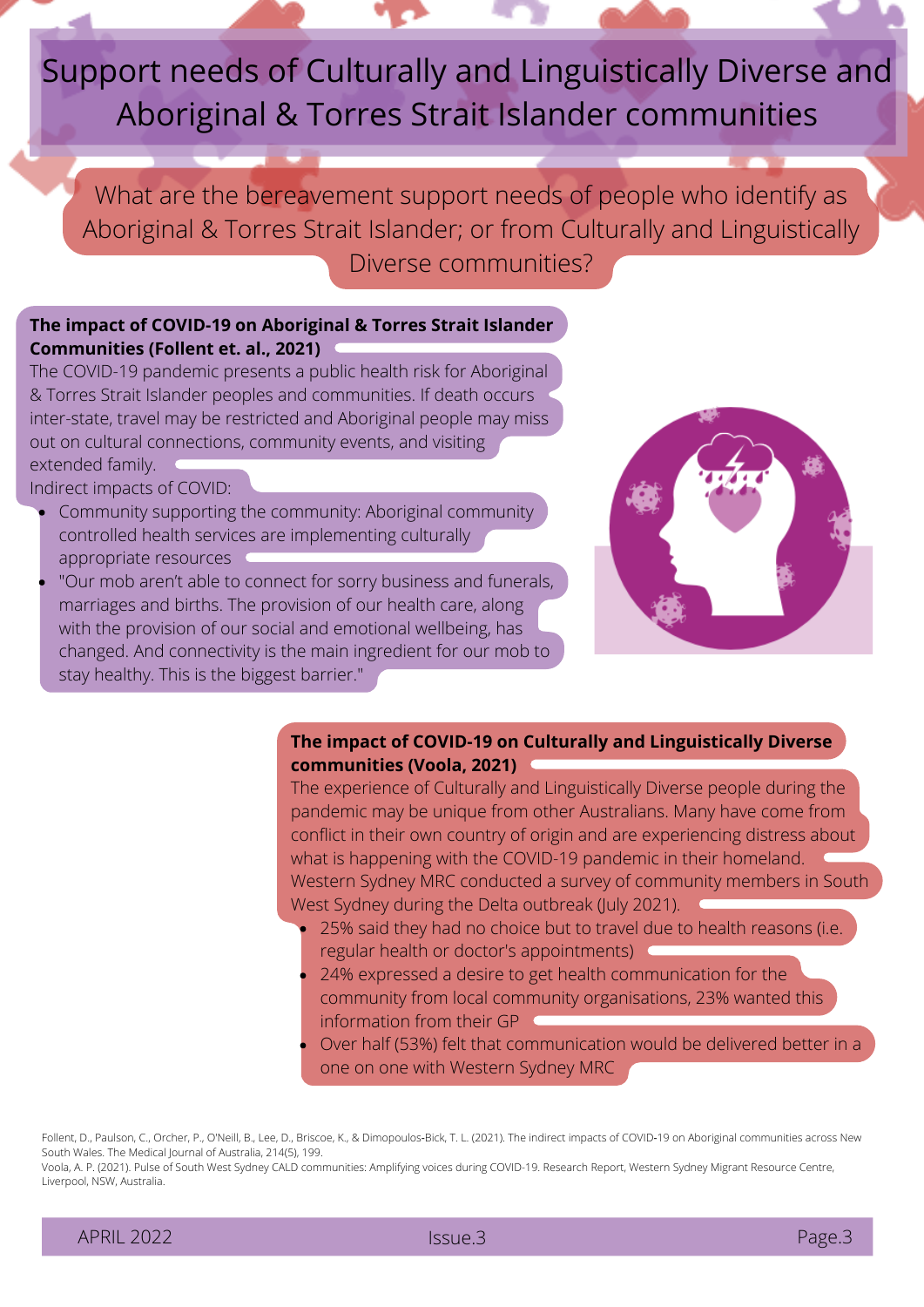## Support needs of Culturally and Linguistically Diverse and Aboriginal & Torres Strait Islander communities

#### **Strategies to promote mental health and well-being of Aboriginal & Torres Strait Islander peoples during the pandemic (Dudgeon et. al., 2021)**

In 2020, a working party of 30 Aboriginal & Torres Strait Islander elders and allies gathered and proposed 5 key mental health recovery strategies to promote ATSI health and healing during the pandemic.

1. ATSI elders and community organisations must be heard and supported to lead the pandemic crisis and recovery for their peoples and communities

2. Culturally responsive mental health and wellbeing services and workforces must be established and supported 3. Risk factors associated with social determinants of health must be addressed, and protective factors promoted

4. Equitable and sustainable digital infrastructure and

telehealth services must be provided to ATSI peoples across Australia

5. A comprehensive COVID-19 database and evaluation plan must be built, which upholds Indigenous data sovereignty



#### **Self-reported well-being and health-related quality of life of Aboriginal & Torres Strait Islander peoples during the pandemic (Gall et. al., 2022)**

Although Aboriginal and Torres Strait Islander COVID cases have been relatively low during the pandemic, the toll on mental wellbeing needs to be assessed. A longitudinal study collected data from ATSI participants before the pandemic, after the first wave, and during the first extended lockdown in Victoria.

- 55% of participants had a mental health comorbidity;
- Aboriginal and Torres Strait Islander responders with mental health comorbidity were at a greater risk of reduced health related quality of life over time, at a clinically meaningful level;
- Stolen generations survivors experienced negative mental health impacts of lockdowns;
- Having access to Country, communities and families is important, so it is not surprising that there was a decrease in quality of life during COVID.

Dudgeon, P., Alexi, J., Derry, K., Brideson, T., Calma, T., Darwin, L., Gray, P., Hirvonen, T., McPhee, R., Milroy, H., Milroy, J., Murray, D., & Sutherland, S. (2021). Mental health and wellbeing of Aboriginal and Torres Strait Islander peoples in Australia during COVID-19. The Australian journal of social issues, 56(4), 485–502. https://doi.org/10.1002/ajs4.185 Gall, A., Diaz, A., Garvey, G., Anderson, K., Lindsay, D., & Howard, K. (2021). Self-reported wellbeing and health-related quality of life of Aboriginal and Torres Strait Islander people pre and post the first wave of the COVID-19 2020 pandemic. Australian and New Zealand Journal of Public Health, 1-7.

APRIL 2022 **Issue.3 Page.4** Page.4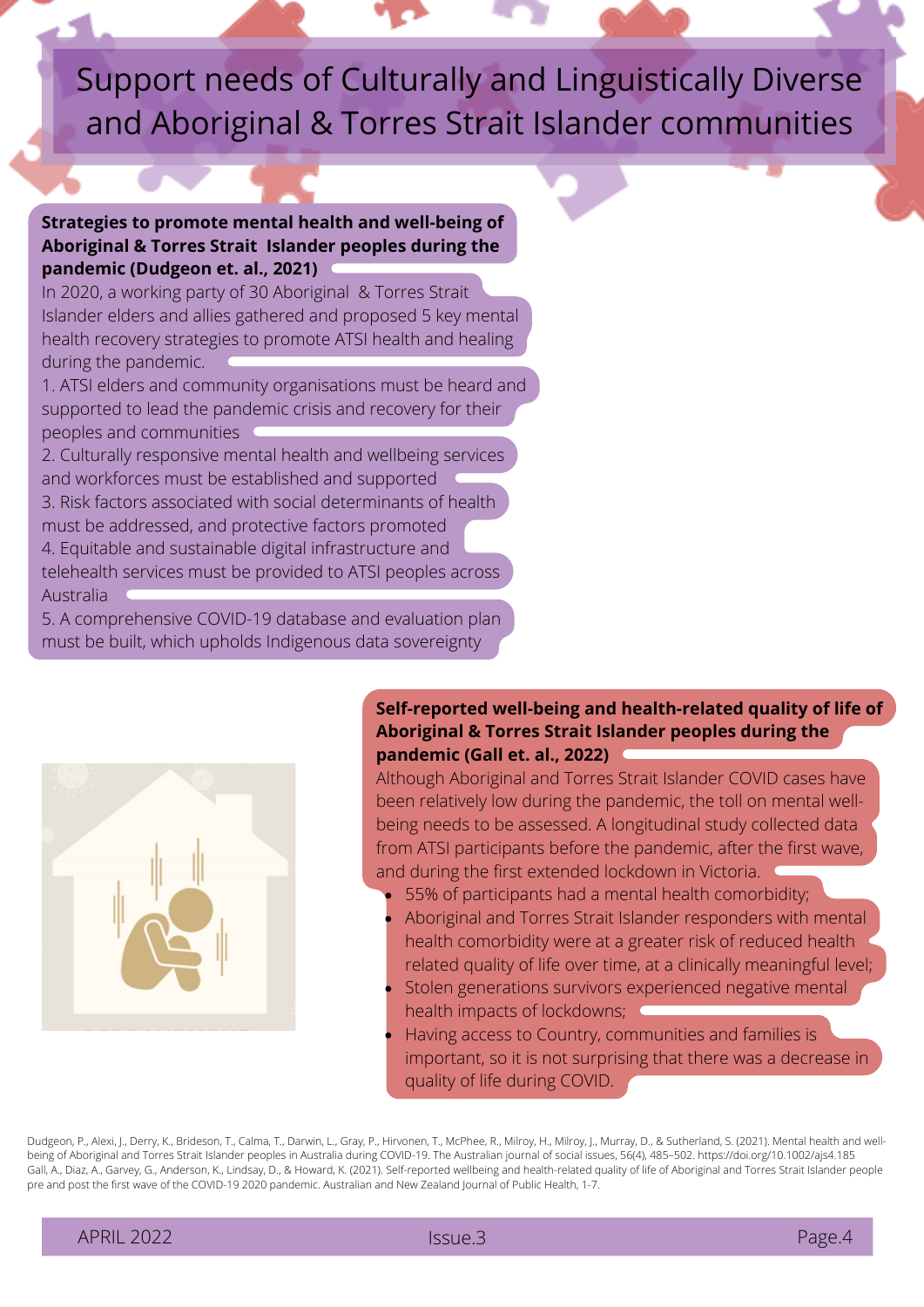### What is Study 4?

#### **Study 4: "Identifying the mental health effects on and support needs of people bereaved during and following COVID-19: Mapping the experience of CALD communities"**

The experience of Culturally and Linguistically Diverse people during the pandemic may differ as many have come from conflict in their country of origin and are experiencing distress about what is happening with the COVID-19 pandemic in their homeland. The Multicultural Health Communication Service (NSW) are partnering with us to provide support and linkage with Multicultural support workers; cultural support workers and bilingual community workers who will be invited to participate in interviews as eligible representatives of different communities.

#### **Study 4: "Identifying the mental health effects and support needs of Aboriginal and Torres Strait Islander people bereaved during COVID-19: A qualitative study of the views of Aboriginal Health Workers as members and representatives of their communities in NSW"**

This study will focus on Aboriginal Health Workers within the South Eastern Sydney Local Health District (SESLHD) in New South Wales to identify the challenges Aboriginal people are facing during this pandemic, and potential solutions.

This qualitative study will be guided by a small Reference Group comprised of volunteer Elders and/or trusted community members who will be consulted at each stage of this research including planning and oversight of methods, interpretation of de-identified data, and feeding back findings to the community.

#### Investigators:

Bianca Warner: Aboriginal Palliative Care Co-ordinator - South East Sydney Local Health District (SESLHD); Margaret Broadbent: SESLHD Deputy Manager – Aboriginal Health Unit; Jessica Miller: Aboriginal Health Worker - SESLHD chronic care; Samantha Gifford: SESLHD Aboriginal Hospital Liaison - St George & Sutherland Hospitals; Elizabeth Lobb: Professor of Palliative Care - Calvary Health Care Kogarah; and Michelle DiGiacomo: Associate Professor - IMPACCT, University of Technology

Reference Group members: Auntie Annette Webb Auntie Diana Schreiber Ann Cribb Cheryl Porter-Pedras

### Update on study 4 interviews

- To date, 5 interviews with Multicultural Health Workers have been completed. Recruitment of Multicultural Health Workers is ongoing.
	- If you are a Multicultural Health Worker, and wish to receive more information about participating, please email Dr. Serra Ivynian (serra.ivynian@uts.edu.au)
- We are awaiting ethics approval to commence interviews and focus groups with Aboriginal & Torres Strait Islander Health Workers. We expect to commence recruitment within the next two months.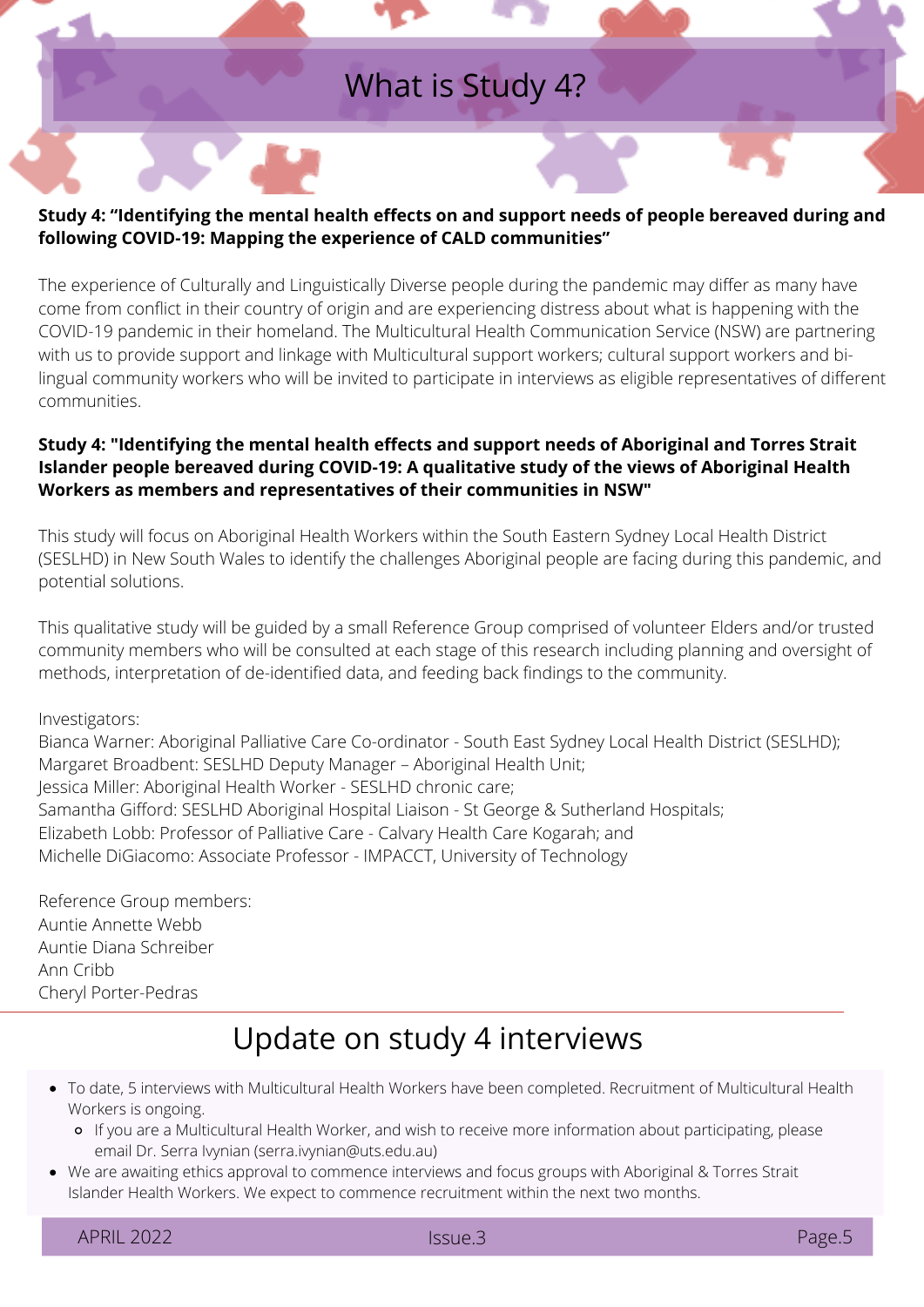## "How he died" - Mary Bryant

Last week I heard someone say, "how he died". I looked up, the words touched me deeply. They didn't pierce me like an arrow, it felt more like a splat on my shirt. The conversation moved on and I could hear myself refusing to leave. I could hear myself saying, "how he died, how he died mattered", "yes it mattered to me", "it matters".

You see my Dad died last year. He died like many others, in a nursing home. He wasn't alone. We were allowed to spend the last twenty-four hours with him. Well, that's the story I told myself. I told myself "He wasn't alone". The first question anyone asked me when he died was "did you get to be with him?" I could answer that I did, and the chorus responded with relief and sentences like "I'm glad, what a relief, that's great."

The truth is it wasn't great, and I am not sure I was with him. Dying doesn't happen in a day even if we die in a day. Goodbyes take longer than that and if we don't get to say goodbye that day, we will keep saying goodbye for days, weeks and years after the person we loved died.

When I was able to see Dad after four months of being exiled, I could barely recognise him. We hadn't facetimed or had windows of love because Dad would get distressed and confused when he couldn't make sense of sounds. His brain had deteriorated so much that he couldn't really perceive. Four months is a long time not to see someone who is slowly leaving this world.

I knew my Dad, I knew his expressions. I knew how his forehead crumpled when he was in pain and how he would sing when he was happy. Dad knew me, even though he lived with Alzheimer's, he would rub my hand when I visited, blow me kisses and tell me I was beautiful. He didn't know my name and he couldn't see the spoon approaching his lips until it touched his mouth, but he knew me.

How he died mattered, it mattered to me. Dad died alone, his dying wasn't one day. In fact, I have a feeling he had left the room well before I entered it, in the last twenty-four hours of his life. He was not aware or conscious or present. His body was caught in the labour pains of his own rebirth and death. I didn't get to say goodbye. I didn't get to be with him even though I was with him in the room, he wasn't with me.

Somehow this part of the story is being lost. The experience of the pandemic and restrictions re COVID-19 are asking us to give up the hope of a good death. The hope that we could journey together. Families are being separated from each other in goodbyes and no one is noticing the effect that has. The words that weren't said, the comfort that wasn't given, the time that wasn't shared. I had a onesided goodbye, a half goodbye.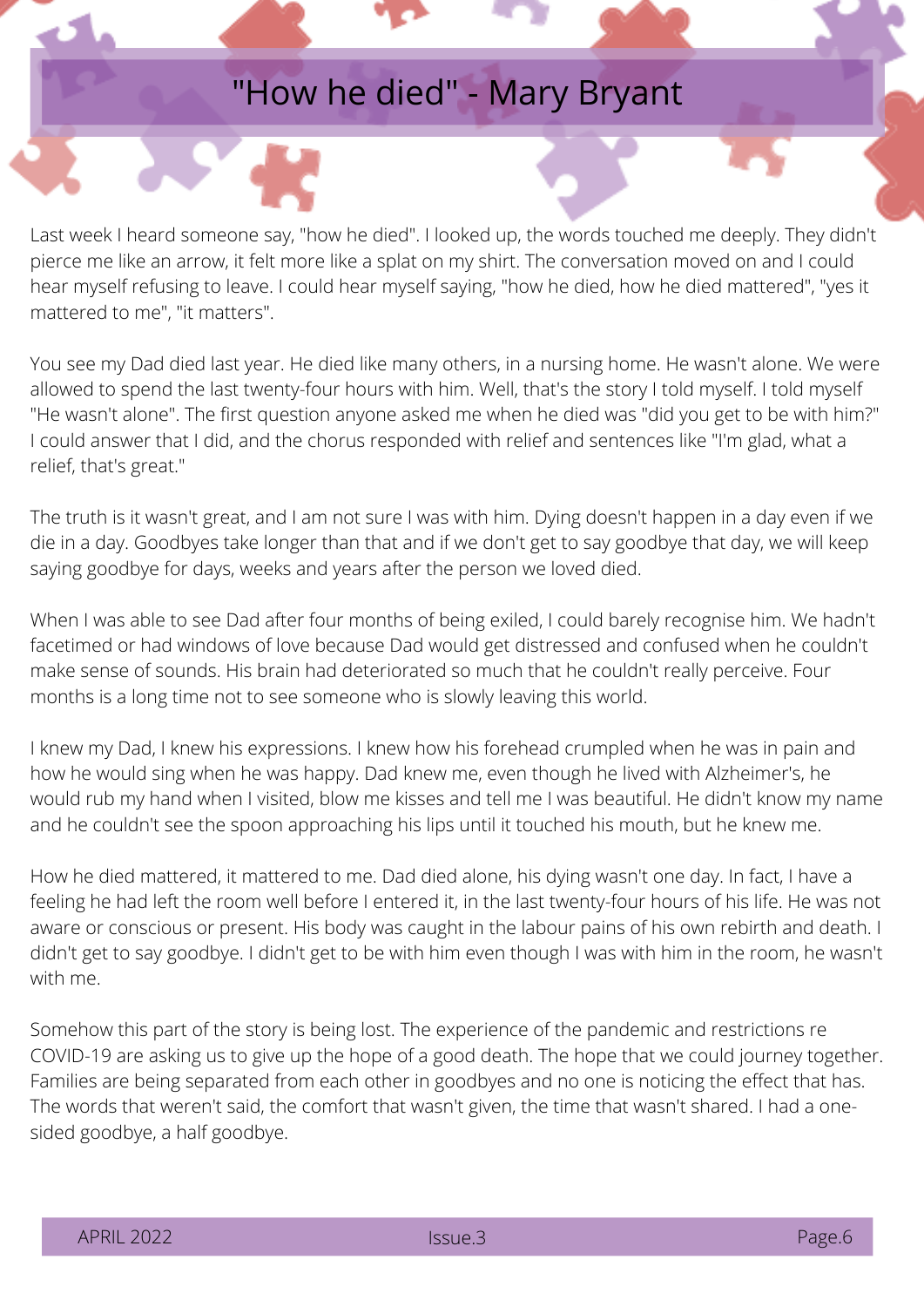## "How he died" - Mary Bryant

I am a bereavement counsellor and manage bereavement counselling at a major Sydney hospital. I hear brilliant, brave people share their stories every day, of how they experienced how he died. We know the way we die matters. We know it matters for the person who is dying and the people who love or care for them. Yet somehow through this time we are asked to forget it matters because of the pandemic.

We are supposed to pretend and be grateful for the two or twenty-four hours we spent with them. If we can't be there, then the pressure is to be resilient (I hate the word) or be grateful they didn't suffer, or it was quick, or a stranger stood by them.

Many years ago, I was called to the scene of a road accident. Two children had been hurt. I stood by the kerb with strangers concerned for the well-being of the children that lay in the middle of road. The children were circled by emergency staff. It didn't take long for the story to emerge from the crowd of onlookers. The children had been hit by a car as they crossed the road. One child was fine, the other had a head injury. Five minutes later the story grew, one child was being air-lifted by a helicopter to the hospital. Then suddenly the ambulance drove away and the Doctors attending the scene joined me at the kerb. They explained both children were fine, they had no significant injuries, and they were going to hospital for observation.

I wrote to the staff in the hospital that day and explained the two key words in grief story telling /sharing are truth and inclusion. I explained when we don't get to hear the truth or be included, we imagine the worst. I encouraged staff to tell patients and their carers the truth of what is happening. The truth about their diagnosis and treatment and trust they will manage, they will cope, even if that includes the word dying. The Doctors at the scene that day knew the children were fine, while the people waiting on the roadside imagined the worst. They didn't have access to the truth and weren't included and they created a story and it was not the truth.

When our loved ones die without us with them, near them or by them, we imagine the worst or like me, we don't imagine at all because it's as if those months were lost in time. Platitudes and invitations to be positive or look on the bright side, are not what we need. Reminders of the need for resilience or expectations that we should be grateful or accepting of health restrictions ask us to bury our grief, forget our goodbyes and pretend.

All any of us need is the opportunity to share without judgment or feedback, how he died. To be heard, to share our pain, to feel the loss. I wanted to see Dad in the weeks leading to his death. I wanted to feed him and notice his swallowing change. I wanted to wipe his face with a wet cloth and rub his sweet, confused brow. I wanted to feel his soft smooth fingers rub mine, ever so faintly, as I sat humming Amazing Grace. I want those days back, I know I can't have them. I just want to be able to say, I wish I could.

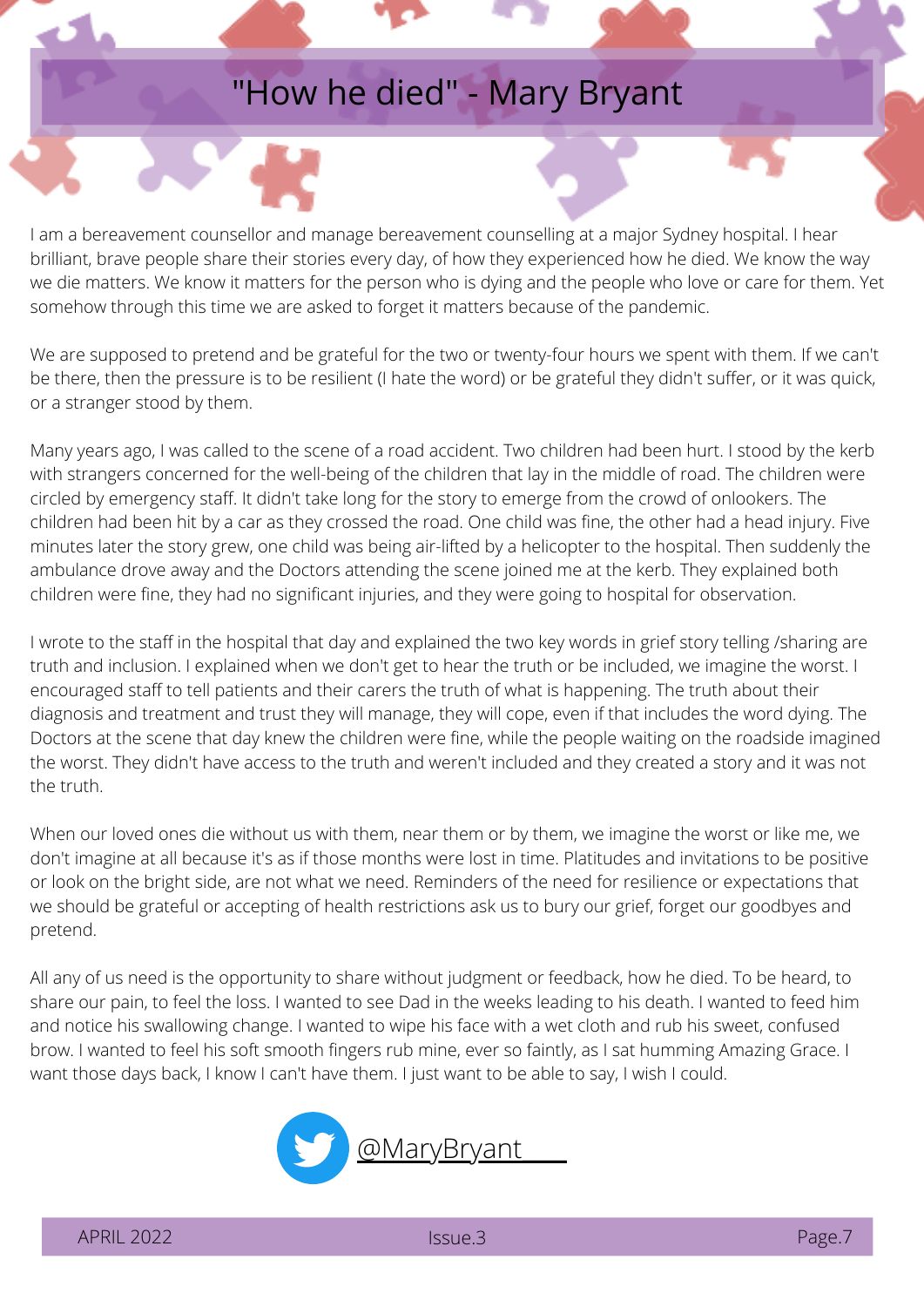## **OUR TEAM** UTS RESEARCH TEAM

#### **Dr. Serra Ivynian - Project Manager**



Dr. Serra Ivynian is a Research Fellow at IMPACCT and the project manager for this study. Her PhD research investigated care-seeking behaviour in patients with heart failure, with inferences for [patient-provider](https://www.researchgate.net/profile/Serra-Ivynian) communication, improving health literacy and coping responses for people with chronic illness.

She has worked on national evaluation projects to help improve palliative care service delivery across Australia, with a focus on supporting informal carers of palliative patients being cared for at home. Her current research focuses on [understanding](https://www.researchgate.net/profile/Serra-Ivynian) the information, practical and support needs of carers at all stages, including postbereavement, using quantitative and qualitative methods.



#### **Kimberley Jones - Research Assistant**

Kim has a strong research background in paediatric psycho-oncology and neuropsychology. Kim has also worked clinically, in support roles in Out of Home Care settings, and in private psychology practice settings. Her research interests are in mental health, CALD and ATSI groups, and public health.



#### **Sara-Jane Roberts - Research Assistant**

Sara has a research background in behavioural science, human development and paediatric palliative care. Sara's research interests focus on improving the quality of life and psychosocial wellbeing of vulnerable populations, which was shaped through her research endeavours within end-of-life care.